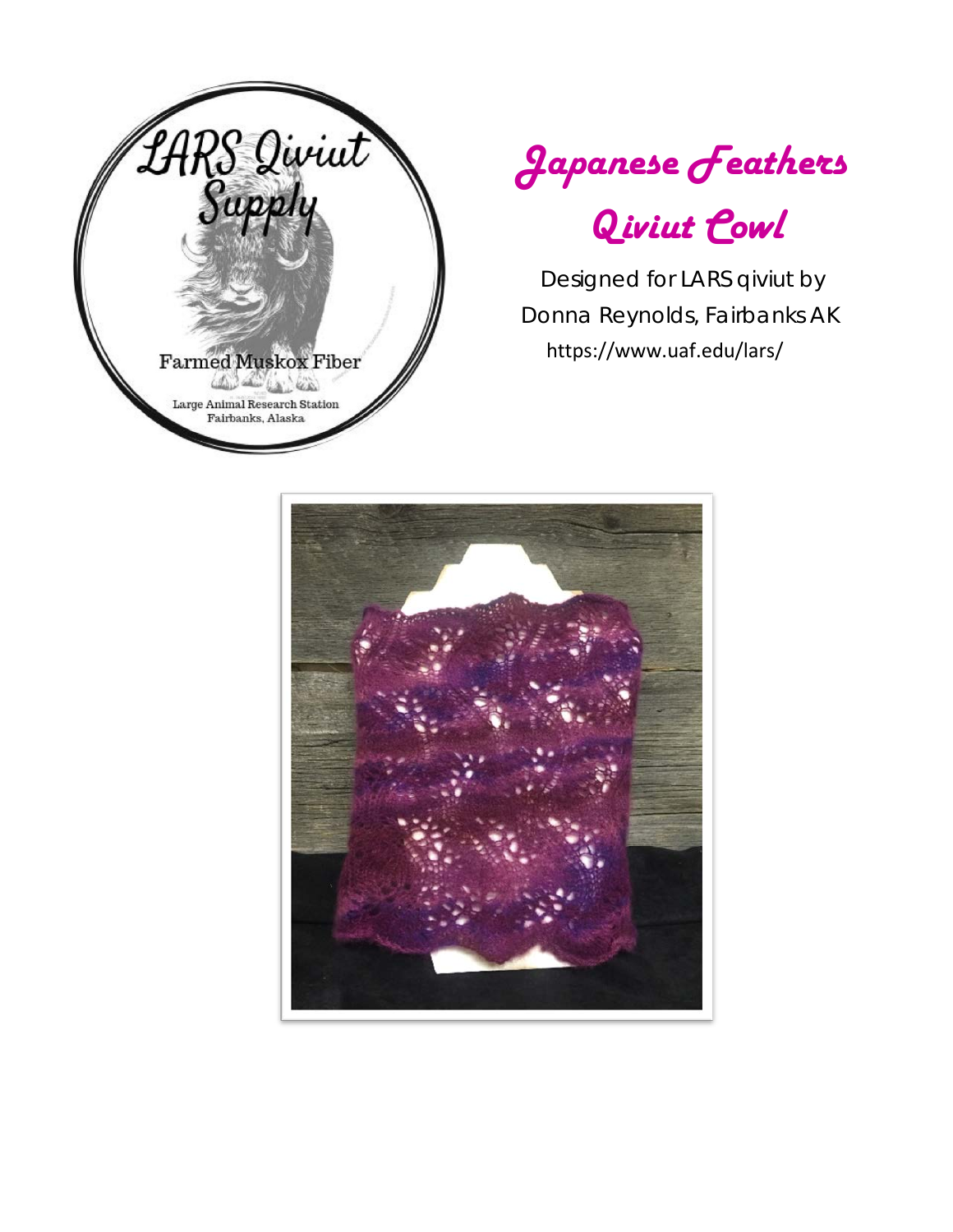

Japanese Feathers is a stitch pattern from Barbara

Walker vol 2. The graceful wave-like columns are perfect for a lacey qiviut cowl. It knits up quickly.

**Materials:** LARS Qiviut Supply 1 oz lace weight

Circular knitting needles size US 4 (3.5 mm) with a 24" cable

### **Gauge:**

#### **Written Instructions:**

Cast on 121 stitches. Join to form a circle being careful not to twist the knitting. This is an 11 stitch repeat. We recommend placing a marker after each repeat. Use a different marker for the end of the round.

- R 1. (k10, p1) 11 times
- R 2. (k10, p1) 11 times
- R 3. (k10, p1) 11 times
- R 4. (k10, p1) 11 times
- R 5. (k10, p1) 11 times
- R 6.  $*$ k1, (yo, k1)x3, (ssk) x3, p1 $*$  repeat 10 more times
- R 7. (k10, p1) 11 times
- R 8. \*k2, (yo, k1)x2, yo, (ssk) x3, p1\* repeat 10 more times
- R 9. (k10, p1) 11 times
- R 10. \*k1, (yo, k1) x3, (ssk) x3, p1\* repeat 10 more times
- R 11. (k10, p1) 11 times
- R 12. \*k2, (yo, k1) x2, yo (ssk) x3, p1\* repeat 10 more times
- R 13. (k10, p1) 11 times
- R 14.  $*$ k1, (yo, k1) x3, (ssk) x3, p1 $*$  repeat 10 more times
- R 15. (k10, p1) 11 times
- R16. (k10, p1) 11 times
- R 17. (k10, p1) 11 times
- R 18. (k10, p1) 11 times
- R 19. (k10, p1) 11 times
- R 20. \*(k2tog) x3, (k1, yo) x3, k1, p1\* Repeat 10 more times
- R 21. (k10, p1) 11 times
- R 22.  $*(k2tog)$  x3, (yo, k1) x3, k1, p1 $*$  Repeat 10 more times